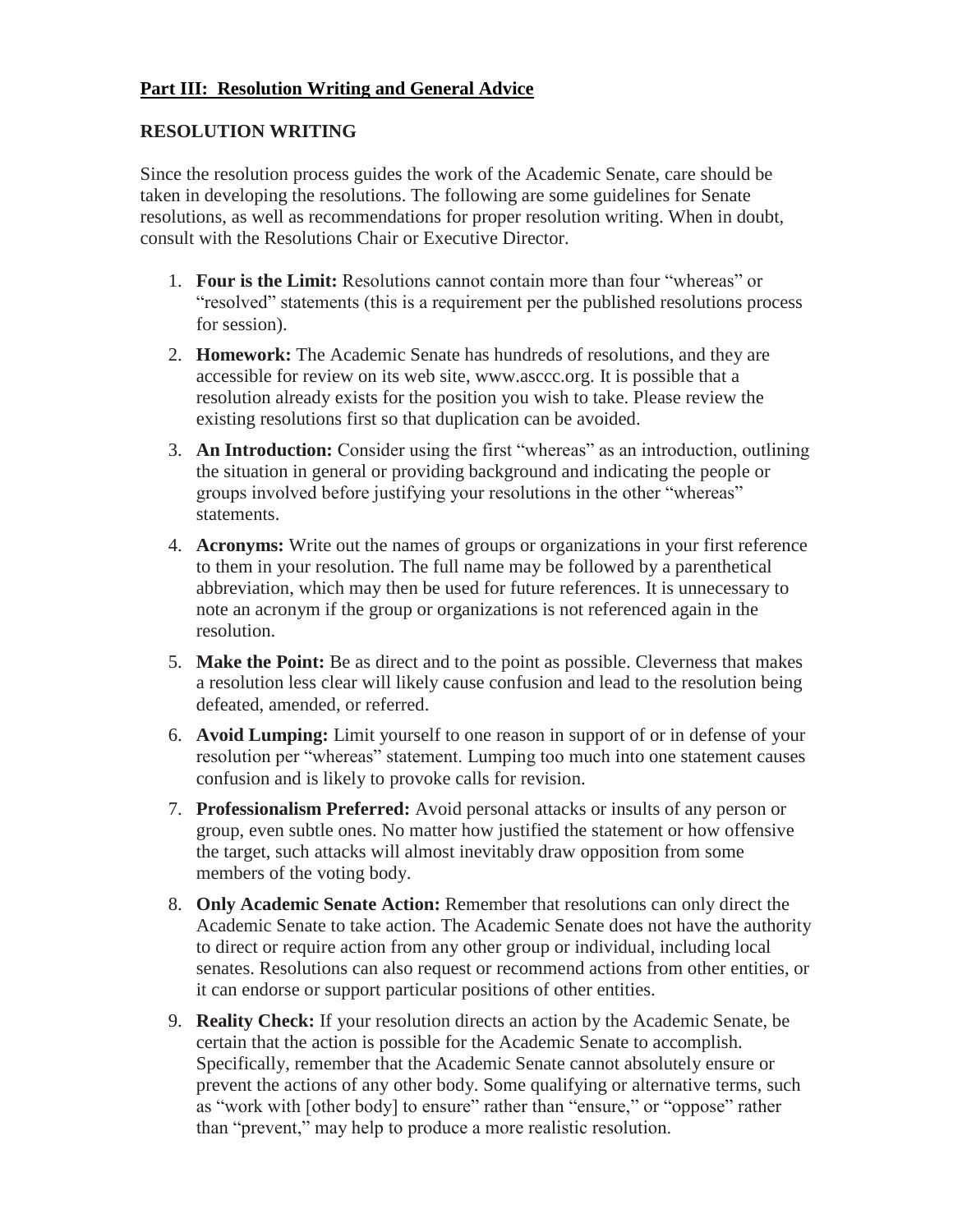- 10. **Word Choice:** Judiciously use words such as "any," "every," "all," "never," "none," or other qualifiers that make sweeping generalizations.
- 11. **Models:** You may benefit from reading some past examples of resolutions for ideas about structuring and phrasing your resolution.
- 12. **Resolution Title:** Be sure that the title of the resolution accurately reflects the content of the resolution, and follows proper rules of punctuation and capitalization.
- 13. **Citing Legislation:** In the body of the resolution, cite the last name of the bill's author and the year passed or the date of the most recent version of the proposed stated legislation or regulations included in the resolution. In the title of the resolution, indicate the position on the bill and the topic of the bill. Place the author's last name followed by a comma and the year or date in parentheses behind the title or number of the legislation and include a hyperlink to the language in the legislation in a footnote. For example, AB 1602 (2016, Committee on Budget); AB 620 (Block, 2011); AB 705 (Irwin, as of April 4, 2017).
- 14. **Facts:** Resolutions should focus on facts rather than empty rhetoric. Resolutions should include references to specific information such as legislation, previous resolutions, papers, and the like, and should include footnotes, appendices, or links to those references for the delegates to research and make an informed vote.
- 15. **Electronic Copy:** Resolutions and amendments are submitted at session electronically.
- 16. **Amendments:** Amendments are made to the original resolution (the main motion).
- 17. **Senate Papers:** All of the Academic Senate adopted papers contain recommendations to local senates as well as to the state senate. These recommendations are considered to be directions to the field and are comparable to resolutions. Review the recommendations in Senate papers related to your topic to see if your issue has already been addressed.

# **ADVICE ON WORDING FOR RESOLUTIONS**

The wording of an Academic Senate resolution is an important matter that can sometimes prove tricky or confusing. A resolution with controversial, unclear, or offensive wording can lead to prolonged debate on the session floor and can ultimately cause a resolution to be delayed and rejected, even when its ideas are worth approving. In order to help resolution writers avoid such frustrating experiences, the Resolutions Committee offers the following advice in order to help you avoid wording and issues that have raised objections in the past:

- **Recommend:** If using the word "recommend" within your resolution, be very clear and cautious about what you are recommending and to whom. Make certain that any recommendation is directed to a specific body with authority over the issue in question, and make certain that the Academic Senate has standing to make such a recommendation.
- **Ensure:** If using this term, be certain that the Academic Senate has the power to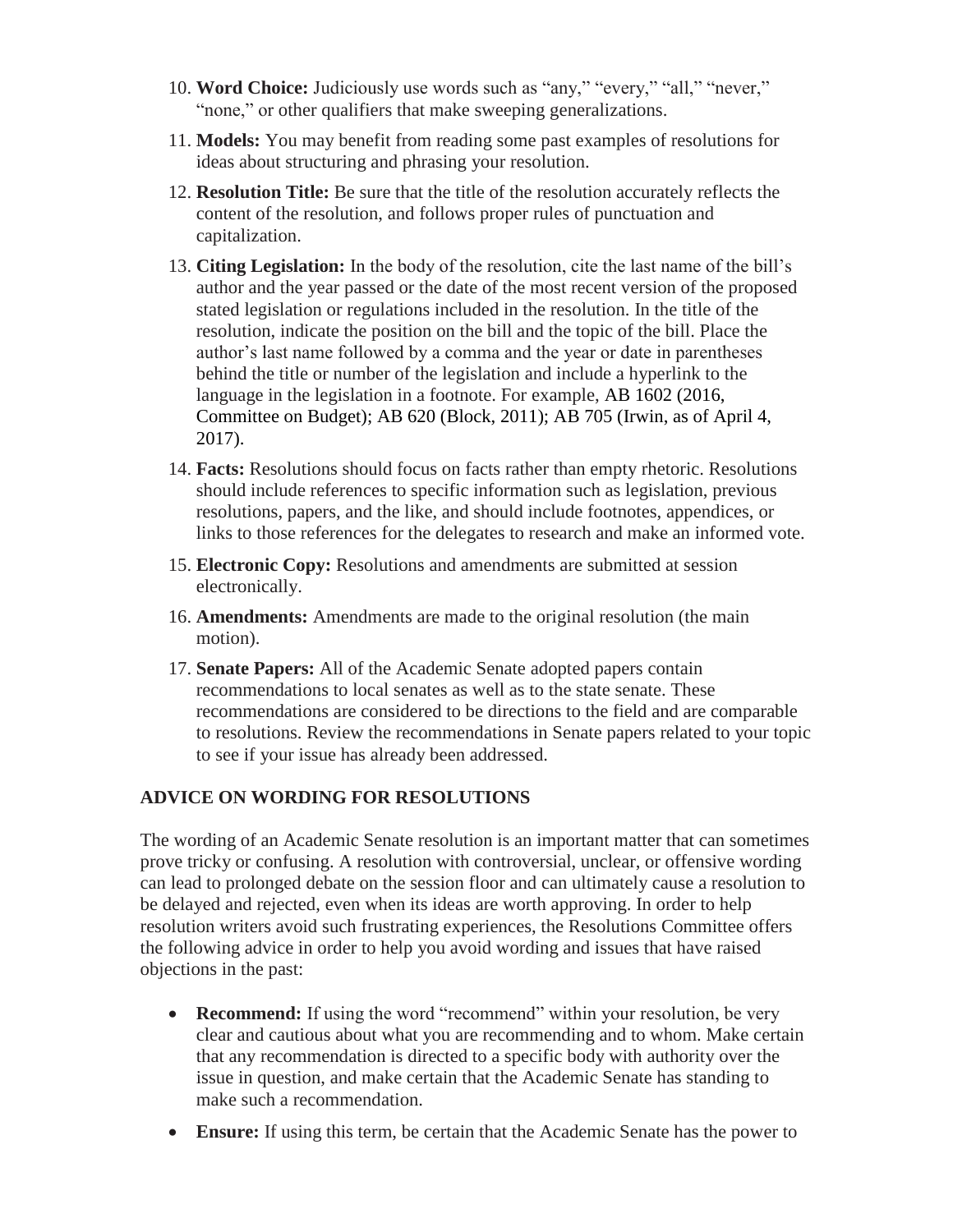fulfill the goal of your resolution. The Academic Senate may not have the power to ensure many outcomes, especially on its own. In many cases, better phrasing might ask the Academic Senate to work in cooperation with another group to ensure or to accomplish the outcome.

• **Assert or Affirm:** "Assert" and "affirm" imply that the Academic Senate is taking a specific position on an issue, and these terms have often been used in resolutions relating to matters on which the Academic Senate has not yet researched and developed a clear position. Be cautious about what stand you ask the Academic Senate as a statewide body to take without proper discussion and foundation.

It may also be the case that the Academic Senate has taken a contrary position to one you now expect to affirm. Please take some time to review the resolutions listed on the Academic Senate website to see if a prior position on your issue has been determined. After such a review, you then can decide if you want the Academic Senate to take a new position on the issue because evidence or recent developments now indicate a need to reconsider. It is not necessary or recommended to affirm a previously stated position that remains valid.

- **Require:** As with "ensure," make certain that the Academic Senate has the authority to require the action in question. In many cases, the Academic Senate may not have the power to fulfill the action requested.
- **Support:** Directions to support local senates, other organizations, documents, students, and more, are acceptable as desired actions of the Academic Senate. It is worth noting that the Academic Senate does not have the wherewithal to financially support individuals or organizations, but resolutions may direct the Academic Senate to support funding from the state or other source for colleges, programs, students, etc.
- **Work with:** When directing the Academic Senate to work with another official body, be certain that the body in question has appropriate involvement in or authority regarding the issue at hand. Often, the action "work with" is followed by another direction to accomplish something. Consider which is more important to the intent of your resolution: is it more important that the Academic Senate work with another group or that the action is accomplished? Then word your resolution in the manner that best emphasizes the goal you most wish to accomplish.
- Verbs: At past plenary sessions, the following verbs sometimes have raised fewer issues and received less negative response than those listed above. As such, you might consider whether calling for one of these actions would make your resolution more likely to be well-received by the delegates:
	- 1. Urge
	- 2. Research
	- 3. Develop (a position, materials, a paper, etc.)
	- 4. Distribute
	- 5. Oppose
	- 6. Publish